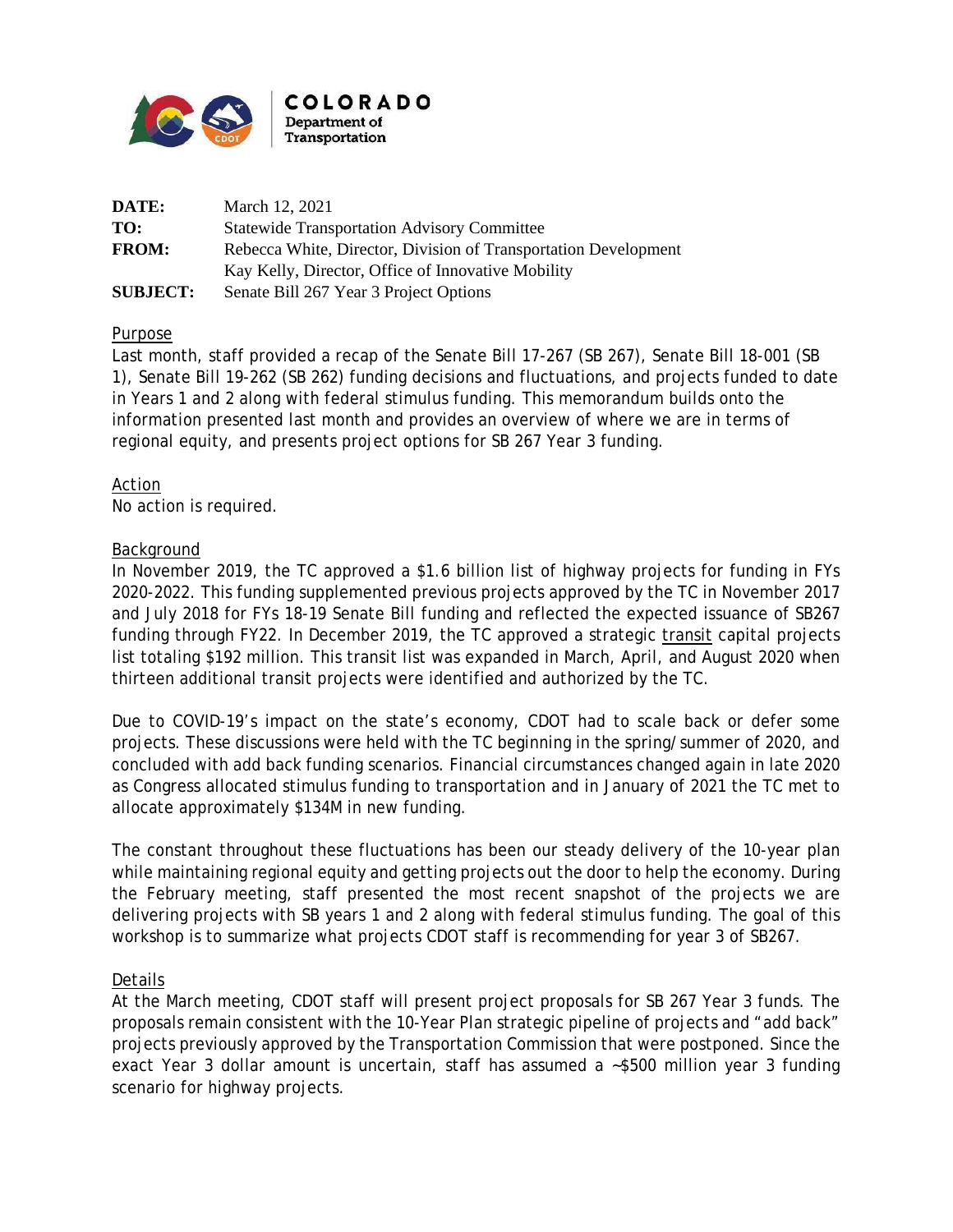On the transit side, projects will generally be prioritized considering current project status (i.e., in planning, design, or construction phase), availability of matching funds/awarded grants, project readiness, and regional equity. Additional considerations include 1) restoring funding to approved projects which were reduced when the four-year program was scaled back to Years 1 & 2 funding only, 2) installation of electric vehicle charging stations and micro mobility options at mobility hubs and transit facilities, 3) adding Bustang and Outrider bus stops, shelters and signs to locations which were not yet identified in December 2019 and, 4) addressing scope, schedule and/or budget revisions to approved projects.

Timeline

March: Statewide Transportation Advisory Committee Transit and Rail Advisory Committee Transportation Commission Workshop

April / May: Statewide Transportation Advisory Committee Year 3 Recommendation Transit and Rail Advisory Committee Year 3 Recommendation Transportation Commission Approval of Year 3 List in anticipation of the issuance of Year 3 COPs (tentative)

Attachments Presentation Link to project fact sheets: [https://drive.google.com/drive/folders/11r2IfCL7FLaHEGzh5cmZJiSJxQ\\_cfXpP?usp=sharing](https://drive.google.com/drive/folders/11r2IfCL7FLaHEGzh5cmZJiSJxQ_cfXpP?usp=sharing)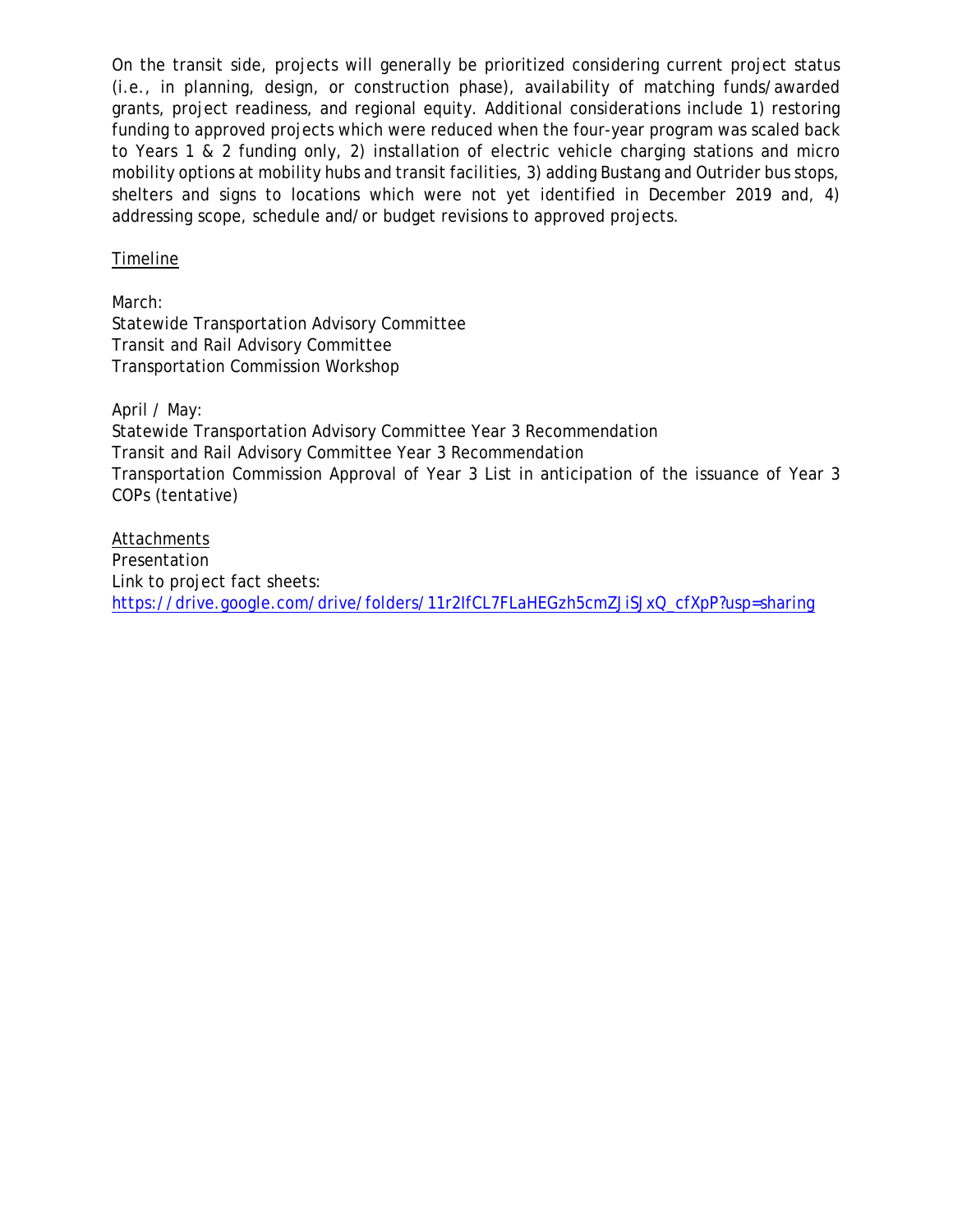





**SB 267 Year 3 Project Options March 2021**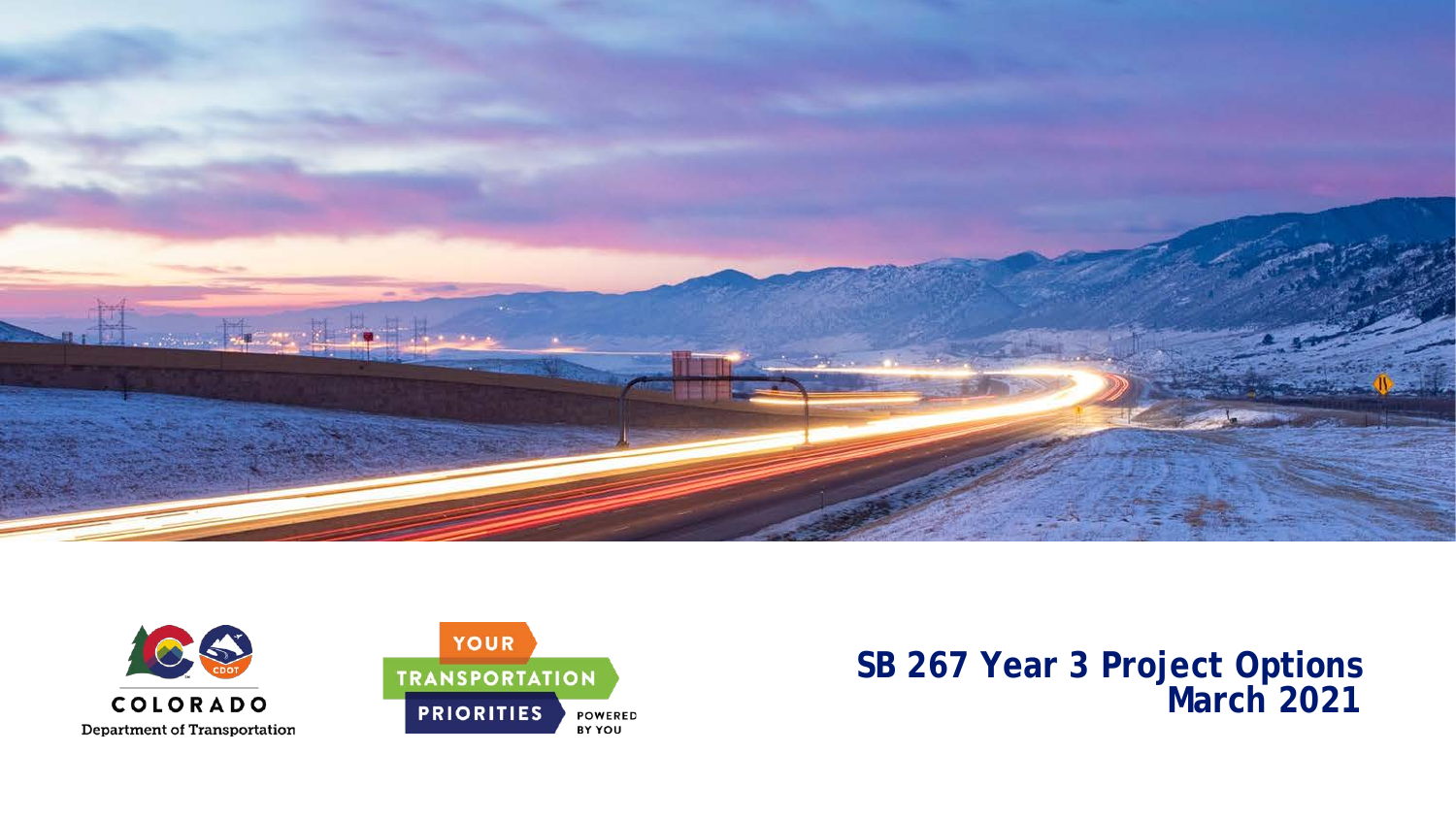

In February, staff provided a recap of the Senate Bill 267 funding decisions and fluctuations, and projects funded to date in Years 1-2 + stimulus.

Today's meeting will pick up where we left off to discuss:

- SB 267 Year 3 Project Options (Highway + Transit)
- Regional Equity
- Next Steps

As the total amount of funding available from the third issuance of COPs is still to be determined, this presentation contemplates one scenario of approximately \$500M. Staff will return to TC with additional project options once the full amount of funding is known.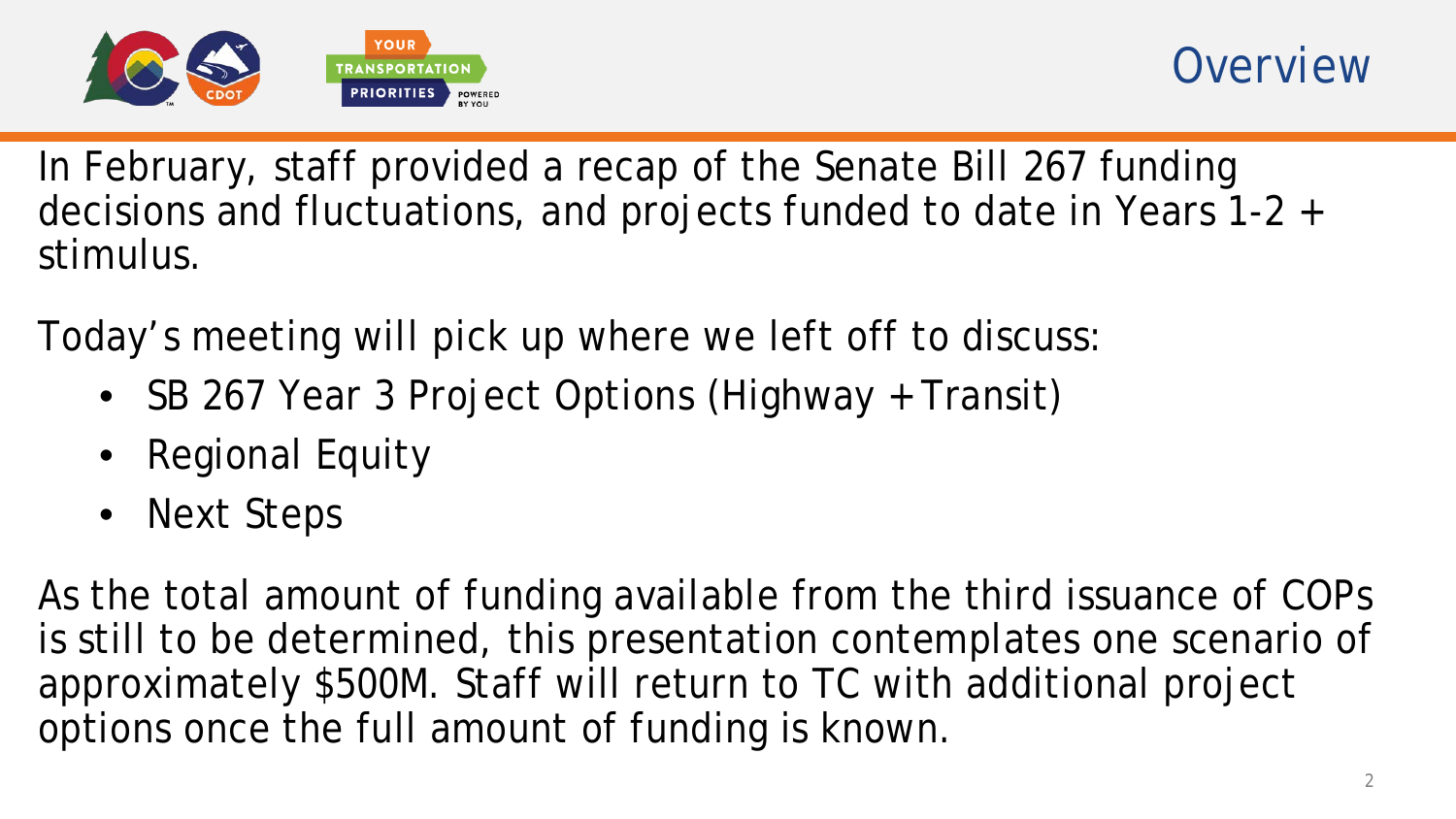

- Ensuring regional equity over the 4-year SB267 funding horizon has been a guiding principle as dollars have come in and expected allocations have changed.
	- New stimulus funding has, to date, been held separate from these calculations.

| 4-Year Equity Target |                 | <b>Equity Thru Year 2</b> |                                |               | Year 3 Requests | <b>Equity Thru Year 3</b> |                 |  |
|----------------------|-----------------|---------------------------|--------------------------------|---------------|-----------------|---------------------------|-----------------|--|
| <b>Region</b>        | <b>Region %</b> | <b>Region</b>             | <b>Region %</b>                | <b>Region</b> | Region \$       | <b>Region</b>             | <b>Region %</b> |  |
|                      | 34.23%          |                           | $\ddot{\phantom{1}}$<br>31.04% |               | \$217,400,000   |                           | 33.47%          |  |
| $\overline{2}$       | 18.97%          |                           | $\mathbf{L}$<br>12.83%         |               | \$146,365,321   |                           | 18.68%          |  |
| 3                    | 15.07%          |                           | 13.41%                         | 3             | \$96,455,938    | 3                         | 14.84%          |  |
| 4                    | 23.87%          | 4                         | 34.60%<br>$\bullet$            | 4             | \$9,284,441     | $\overline{4}$            | 25.27%          |  |
|                      | 7.86%           | 5                         | 8.12%                          |               | \$35,494,300    | 5                         | 7.74%           |  |
| <b>TOTAL</b>         | 100%            | <b>TOTAL</b>              | 100%                           | <b>TOTAL</b>  | \$505,000,000   | <b>TOTAL</b>              | 100%            |  |

• Year 3 Requests assumes a ~\$500 M Year 3 funding scenario for highway projects.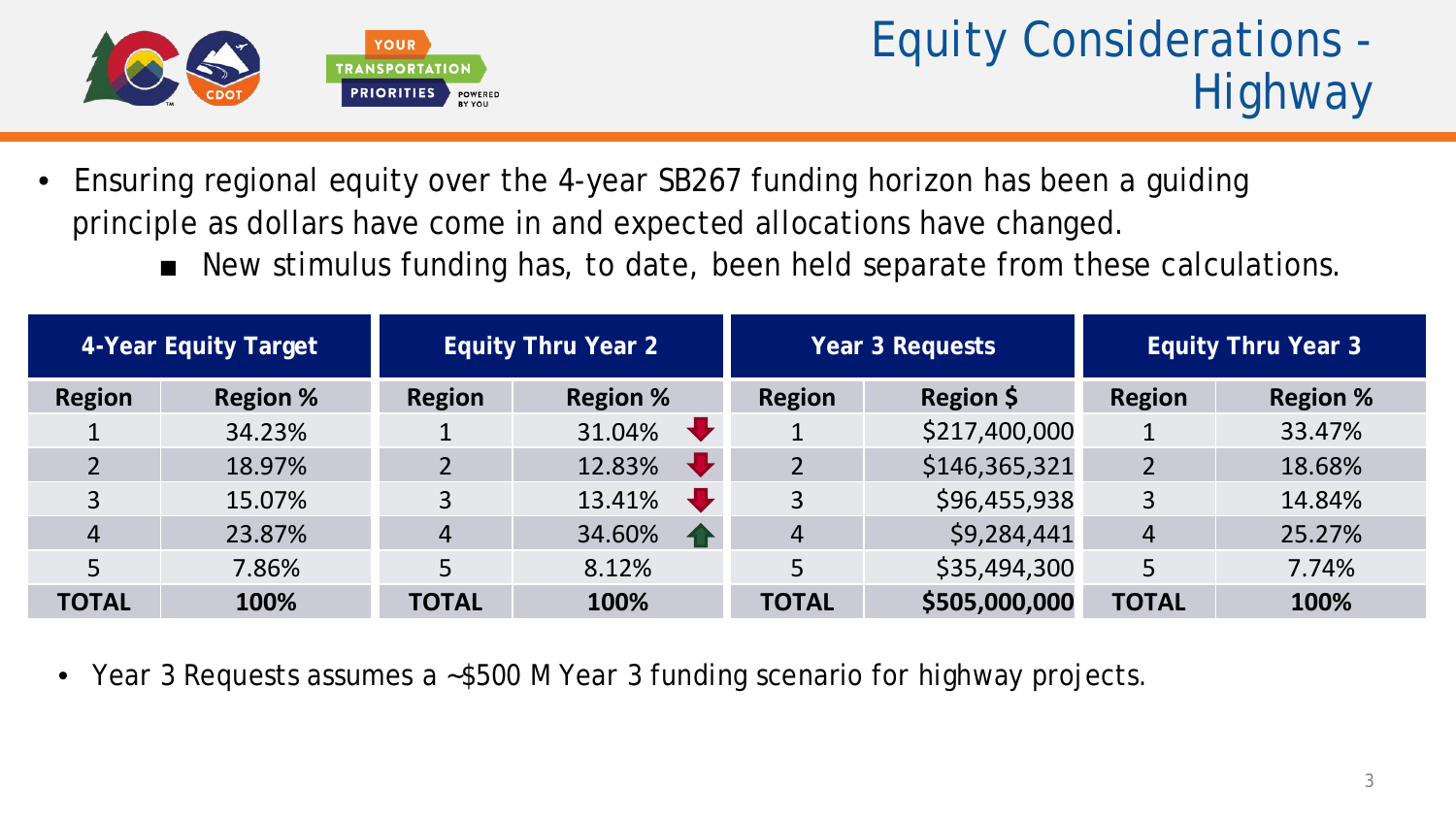

# Equity Considerations - Transit

| 4-Year Equity Target |                 |                | <b>Equity Thru Year 2</b> |                     | Year 3 Requests |                | <b>Equity Thru Year 3</b> |
|----------------------|-----------------|----------------|---------------------------|---------------------|-----------------|----------------|---------------------------|
| <b>Region</b>        | <b>Region %</b> | <b>Region</b>  | <b>Region %</b>           | Region \$<br>Region |                 | <b>Region</b>  | <b>Region %</b>           |
|                      | 44.33%          |                | 44.65%                    |                     | \$17,605,000    |                | 42.73%                    |
|                      | 17.04%          | $\overline{2}$ | ┺<br>9.35%                |                     | \$11,510,000    |                | 14.38%                    |
|                      | 12.84%          | 3              | 14.05%                    | 3                   | \$9,865,000     | 3              | 16.45%                    |
| $\overline{4}$       | 21.20%          | $\overline{4}$ | 25.41%                    | $\overline{4}$      | \$750,000       | $\overline{4}$ | 21.27%                    |
| 5                    | 4.59%           | 5              | 6.55% $\bigoplus$         | 5                   | \$1,000,000     | 5              | 5.17%                     |
| <b>TOTAL</b>         | 100%            | <b>TOTAL</b>   | 100%                      | <b>TOTAL</b>        | \$45,605,000    | <b>TOTAL</b>   | 100%                      |

- **Transit receives 10% of all SB 267 funds for Strategic Transit Projects.**
- **The approved 4-Year Equity Target is based on the Transit Distribution Formula to ensure statewide equity, across all four years, in the distribution of SB funding. Transit distribution follows Region/TPR Equity as established with the Transit formula.**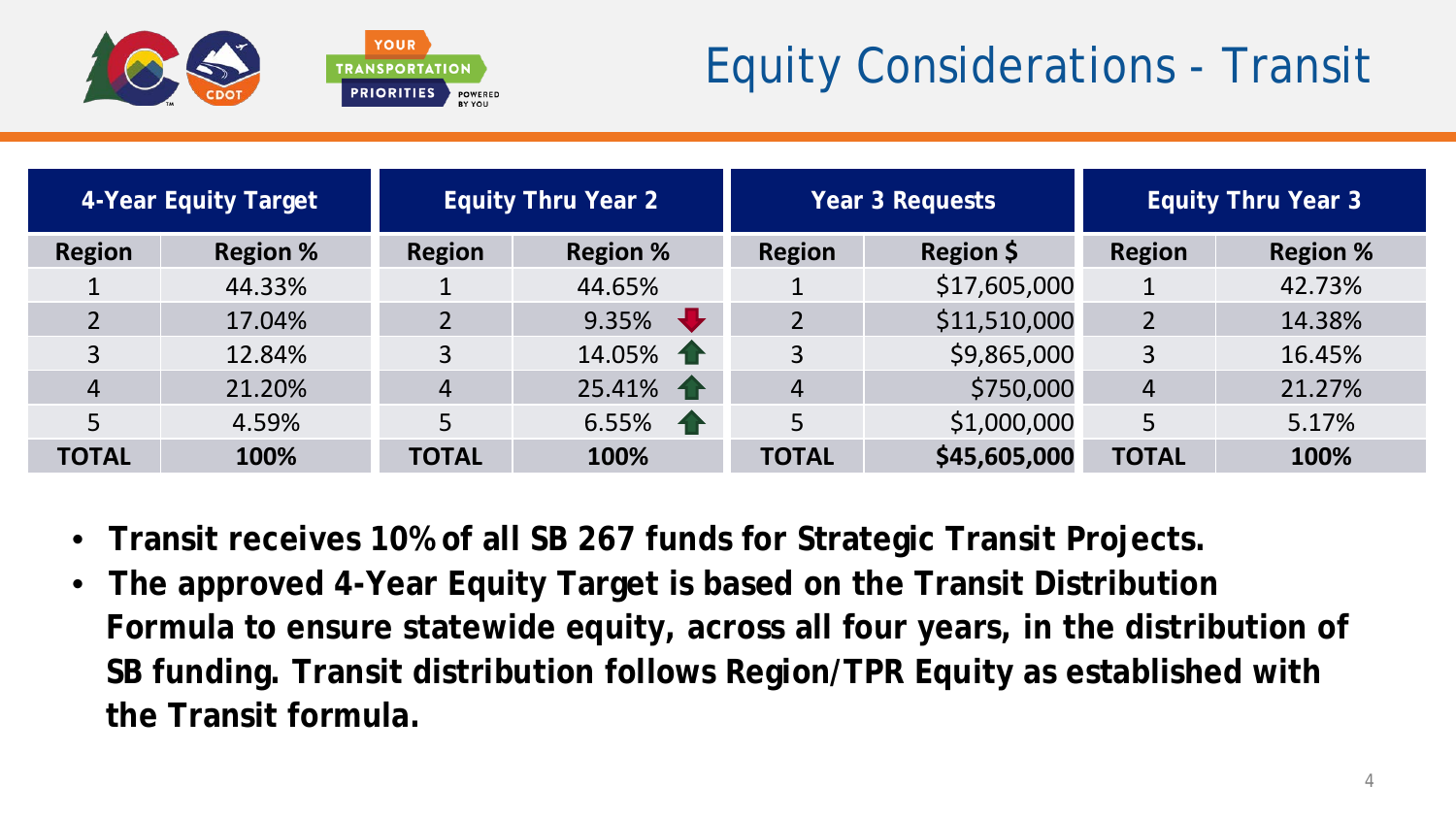

| Project |                                                             | Year 3<br><b>Request</b> | <b>Project Type</b>               | <b>Pipeline</b><br>Year | Planning<br><b>Project ID</b> |
|---------|-------------------------------------------------------------|--------------------------|-----------------------------------|-------------------------|-------------------------------|
|         | Highway and Transit - Region 1                              |                          |                                   |                         |                               |
|         | I-70 West: Floyd Hill (pkg 0 and pkg1)                      | \$135,000,000            | Capital                           | $1 - 4$                 | 0004                          |
| $1-70$  | I-70 Corridor - West Metro Bridges (Ward Rd)                | \$33,400,000             | Capital                           | $1 - 4$                 | 0087                          |
|         | Idaho Springs Mobility Hub                                  | \$4,130,000              | <b>Transit Capital</b>            | $1 - 4$                 | 2716                          |
|         | Lone Tree Mobility Hub                                      | \$8,000,000              | <b>Transit Capital</b>            | $1 - 4$                 | 2744                          |
| $1-25$  | I-25 and SH 7 Interchange Mobility Hub                      | \$1,500,000              | Transit<br><b>Preconstruction</b> | $5 - 10$                | 2694                          |
|         | Castle Rock Mobility Hub                                    | \$300,000                | Transit<br>Preconstruction        | $1 - 4$                 | 2714                          |
| $1-270$ | 1-270: Improvements and Congestion Relief from 1-76 to 1-70 | \$30,000,000             | Capital                           | $1 - 4$                 | 0002                          |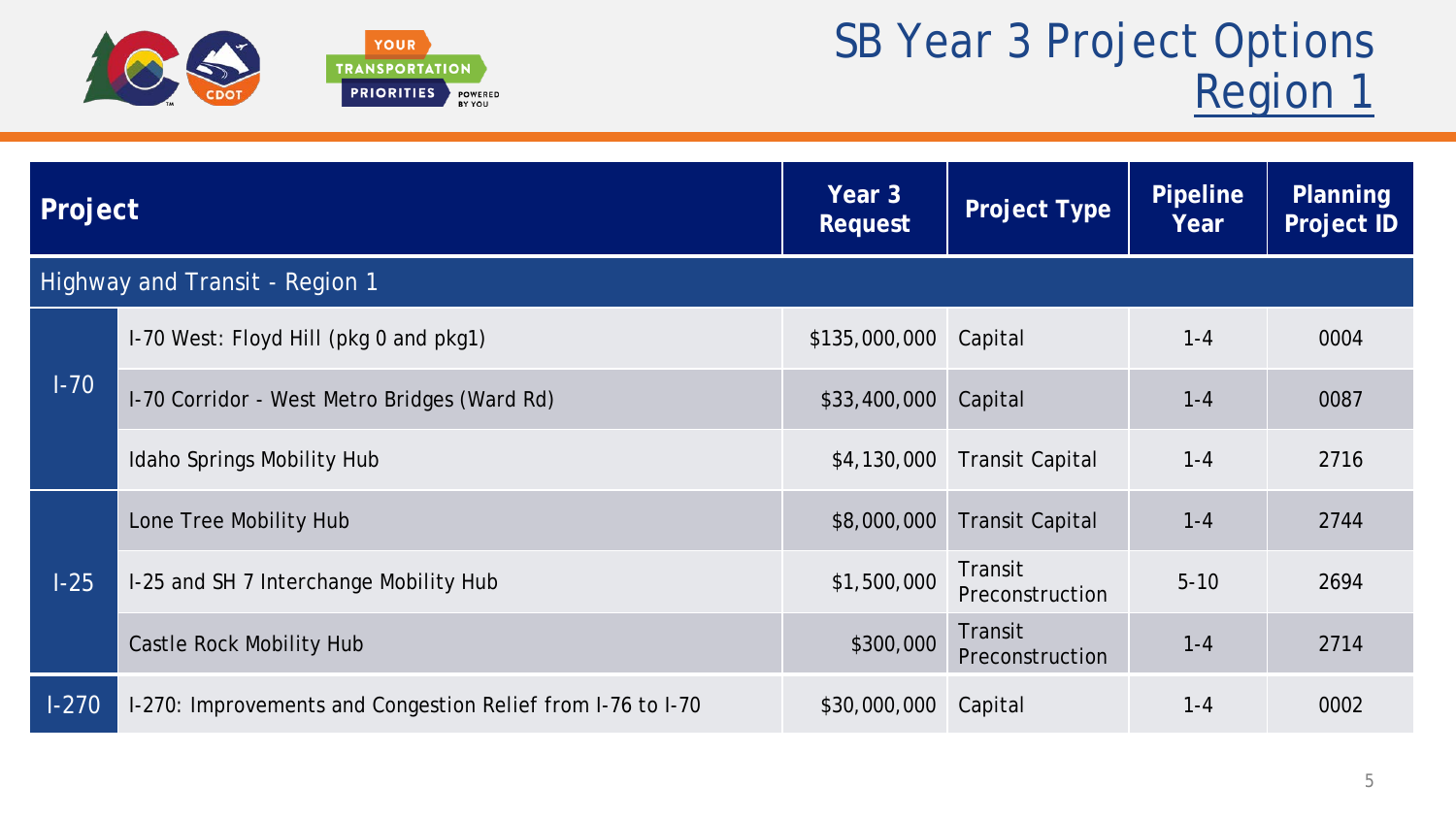

| Project                     |                                                                                                                                                                                                                                                                                                                                        | Year 3<br><b>Request</b> | <b>Project Type</b>        | <b>Pipeline</b><br>Year | <b>Planning</b><br><b>Project ID</b> |
|-----------------------------|----------------------------------------------------------------------------------------------------------------------------------------------------------------------------------------------------------------------------------------------------------------------------------------------------------------------------------------|--------------------------|----------------------------|-------------------------|--------------------------------------|
|                             | Highway and Transit - Region 1                                                                                                                                                                                                                                                                                                         |                          |                            |                         |                                      |
|                             | <b>Bustang Fleet Purchases</b>                                                                                                                                                                                                                                                                                                         | \$3,175,000              | <b>Transit Capital</b>     | $1 - 4$                 | 2718                                 |
| <b>Non</b>                  | <b>Bustang Heavy Maintenance Facility</b>                                                                                                                                                                                                                                                                                              | \$500,000                | Transit<br>Preconstruction | $1 - 4$                 | 2715                                 |
| Corridor<br><b>Specific</b> | Years 5-10 Preconstruction<br>(Projects receiving precon funding include next West Metro Bridge(s), Kings Valley,<br>Bottleneck, Kinney Run Wildlife, US 85 Dan to Mead, I-70 escape ramps, I-25@SH7<br>(Interim Transit), I-70 Vasquez @ 60th, Multiple Grade Sep Trails, I-70 Climbing<br>Lane, EJMT Maintenance as funding allows.) | \$19,000,000             | Preconstruction            | $5 - 10$                | Multiple                             |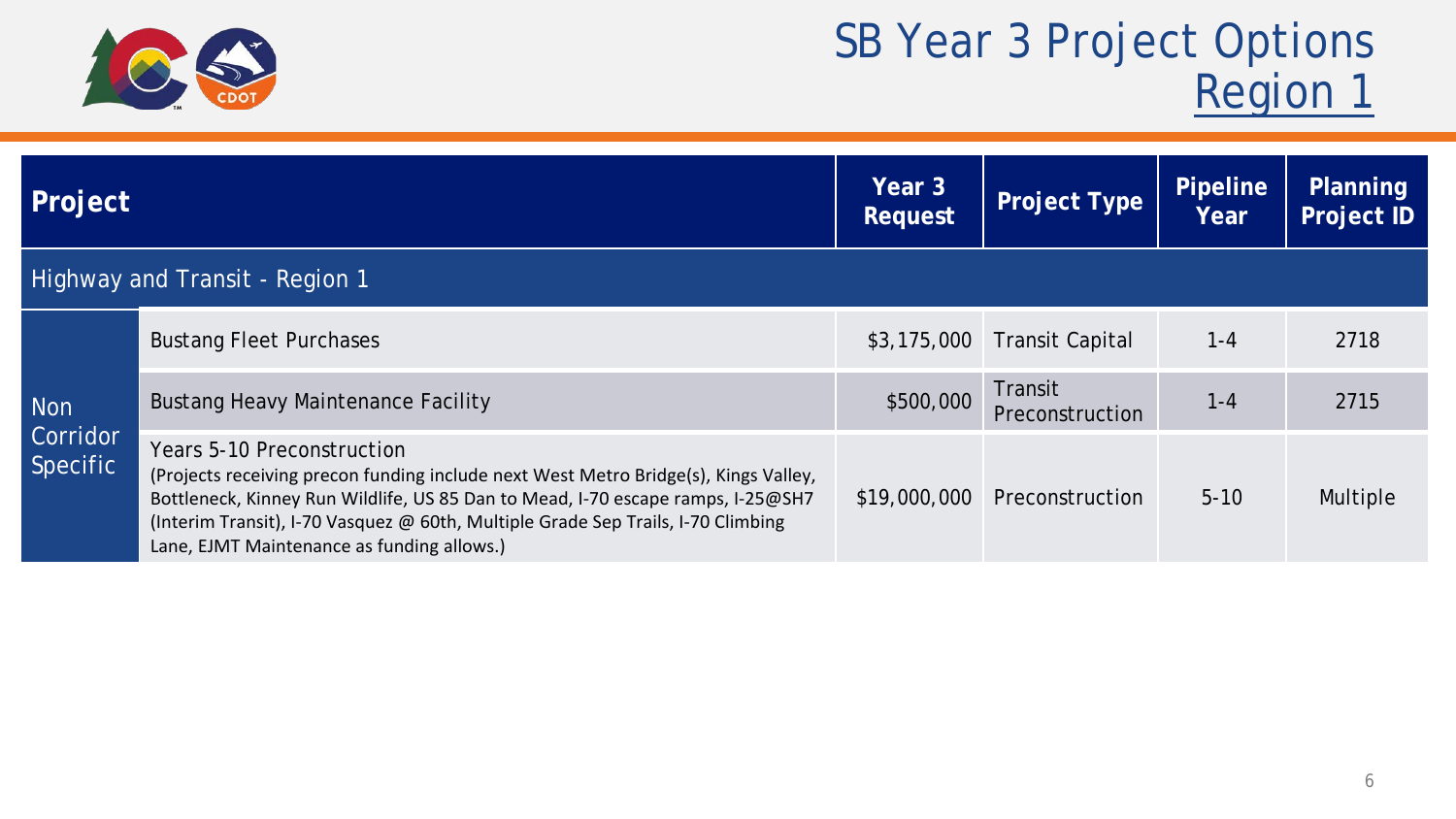

| Project |                                                                                      | Year 3<br><b>Request</b> | Project Type               | <b>Pipeline</b><br>Year | <b>Planning</b><br><b>Project ID</b> |
|---------|--------------------------------------------------------------------------------------|--------------------------|----------------------------|-------------------------|--------------------------------------|
|         | Highway and Transit - Region 2                                                       |                          |                            |                         |                                      |
|         | I-25 Through Pueblo New Freeway                                                      | \$12,000,000 Capital     |                            | $1 - 4$                 | 0014                                 |
|         | I-25 Raton Pass Phase 2- Other Safety Improvements & New State Park<br><b>Access</b> | \$1,000,000              | Capital                    | $1 - 4$                 | 0013                                 |
|         | Dillon Drive Interchange - Frontage Road Round-a-bout                                | \$1,500,000              | Capital                    | $5 - 10$                | 2565                                 |
|         | North Pueblo Mobility Hub                                                            | \$3,900,000              | <b>Transit Capital</b>     | $1 - 4$                 | 2723                                 |
| $1-25$  | South Central Storage and Maintenance Facility                                       | \$1,730,000              | <b>Transit Capital</b>     | $1 - 4$                 | 1270                                 |
|         | Southwest Chief Track Improvements - CRISI Grant Match                               | \$1,000,000              | <b>Transit Capital</b>     | $1 - 4$                 | 2734                                 |
|         | Woodmen Road Mobility Hub                                                            | \$600,000                | Transit<br>Preconstruction | $1 - 4$                 | 2720                                 |
|         | Monument Park-n-Ride                                                                 | \$100,000                | Transit<br>Preconstruction | $1 - 4$                 | 2721                                 |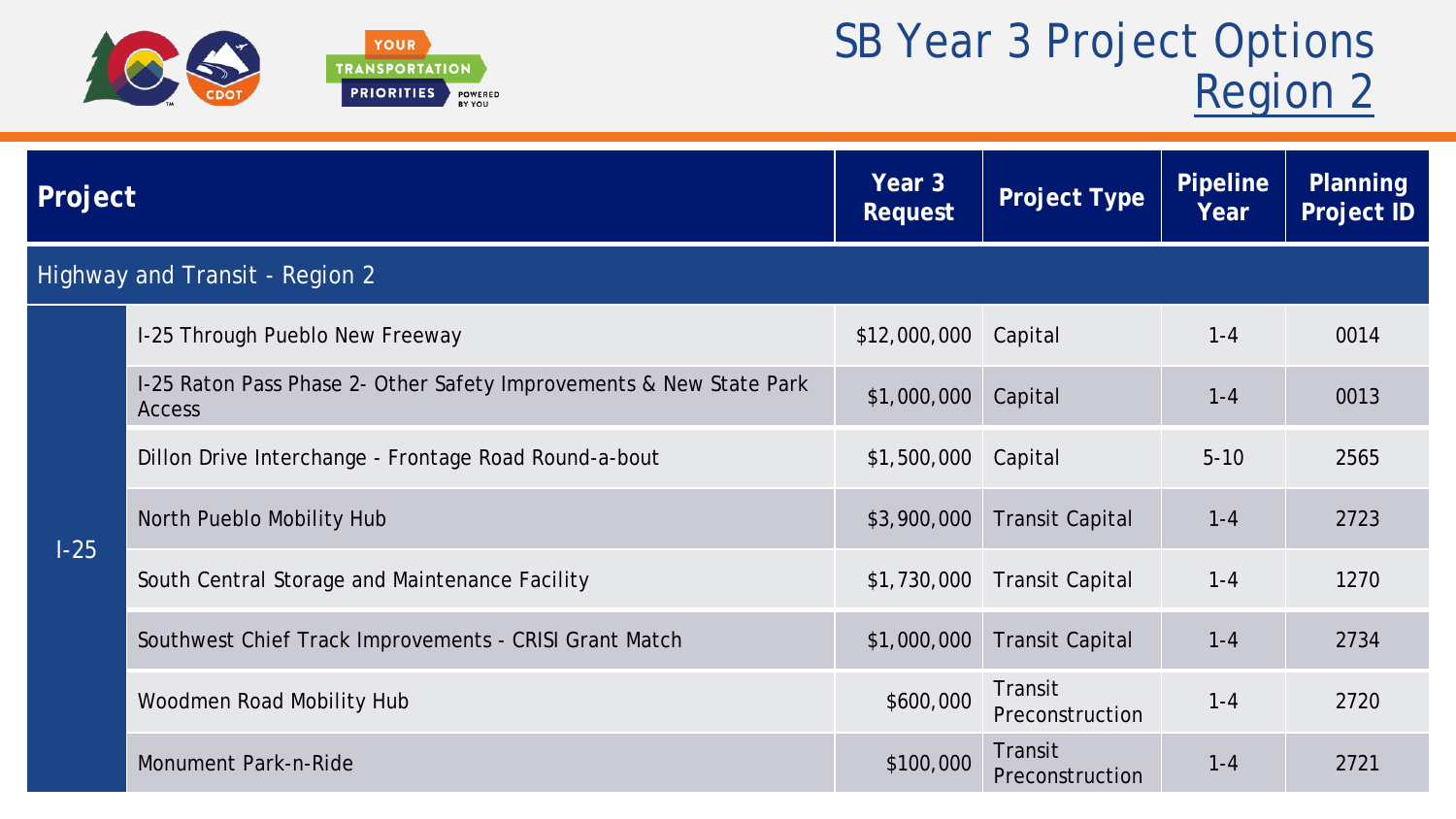

| Project                     |                                                                                                                                                                                                          | Year 3<br><b>Request</b> | <b>Project Type</b>        | <b>Pipeline</b><br>Year | Planning<br>Project<br>ID |
|-----------------------------|----------------------------------------------------------------------------------------------------------------------------------------------------------------------------------------------------------|--------------------------|----------------------------|-------------------------|---------------------------|
|                             | Highway and Transit - Region 2                                                                                                                                                                           |                          |                            |                         |                           |
| <b>SH 21</b>                | SH 21 and Research Parkway Interchange                                                                                                                                                                   | \$19,500,000             | Capital                    | $1 - 4$                 | 0011                      |
| <b>SH 115</b>               | SH 115 - Safety and Paving improvements from MM 20-39                                                                                                                                                    | \$42,000,000             | Capital                    | $1 - 4$                 | 0018                      |
| <b>US 287</b>               | US 287 (Park Street South) - Lamar Downtown PCCP (Phase 2)                                                                                                                                               | \$13,000,000             | Capital                    | $1 - 4$                 | 0010                      |
| <b>SH 12</b>                | SH 12 PEL Implementation- Shoulder Widening<br>(Southern Mountain Loop Trail)                                                                                                                            | \$4,000,000              | Capital                    | $5 - 10$                | 1039                      |
| <b>US 285</b>               | <b>Fairplay Mobility Hub</b>                                                                                                                                                                             | \$500,000                | Transit<br>Preconstruction | $1 - 4$                 | 1084                      |
| <b>Non</b>                  | Pueblo Administrative and Maintenance Facility - 5339(b) Grant Match<br>and additional funds (Relocation and construction of facility for Pueblo Transit.<br>Also for use by Bustang/Outrider and SRDA.) | \$2,180,000              | <b>Transit Capital</b>     | N/A                     | N/A                       |
| Corridor<br><b>Specific</b> | Colorado Springs Downtown Transit Center                                                                                                                                                                 | \$1,500,000              | <b>Transit Capital</b>     | $1 - 4$                 | 2719                      |
|                             | TBD: Region 2 will continue to consider final project needs pending<br>final premium amounts.                                                                                                            | \$10,000,000             |                            | $1-4; 5-10$             |                           |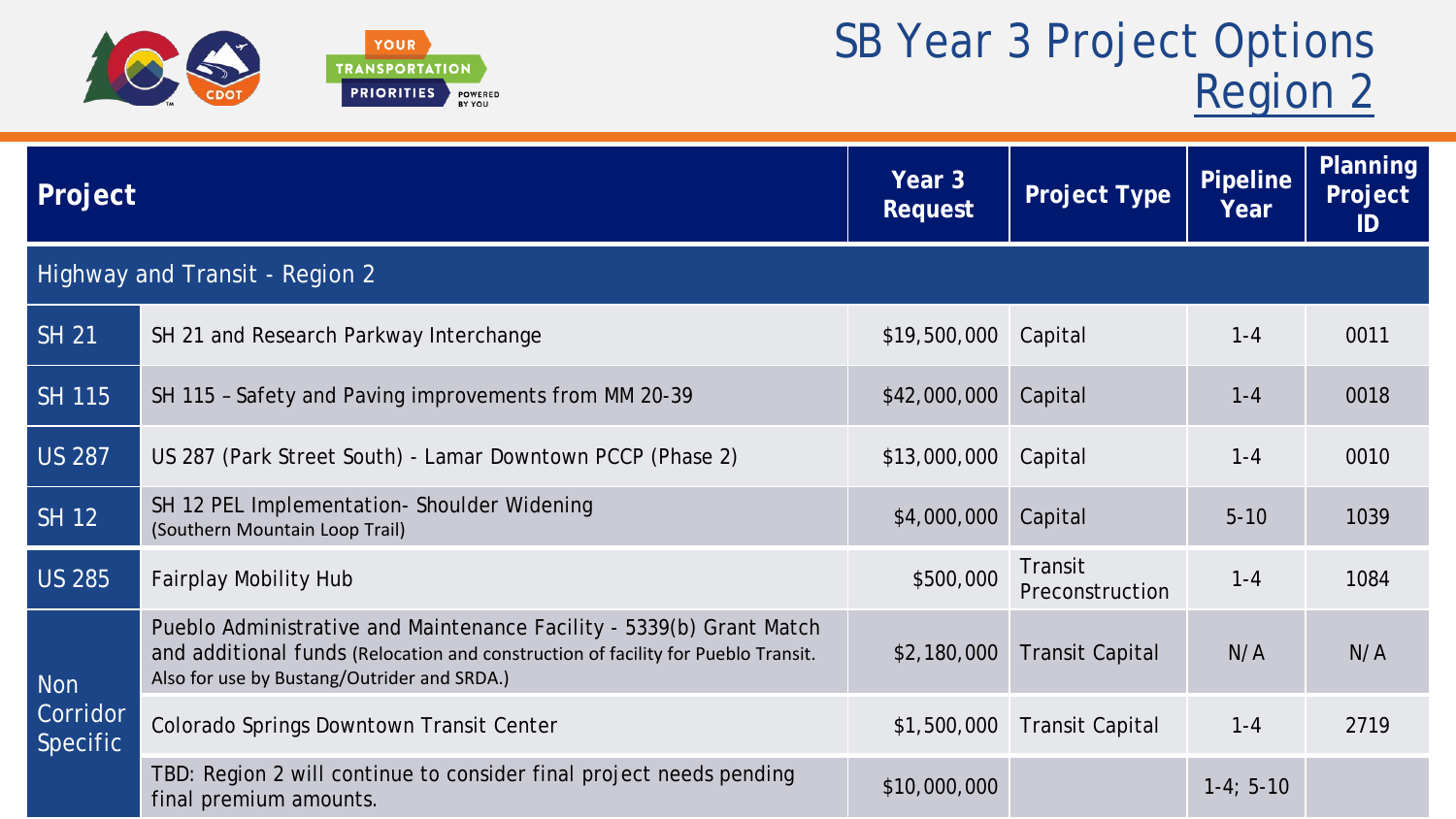

| Project                                             | Year 3 Request | <b>Project Type</b> | <b>Pipeline Year</b> |
|-----------------------------------------------------|----------------|---------------------|----------------------|
| Rural Paving - Region 2                             |                |                     |                      |
| SH 96 near Eads to Sheridan Lake                    | \$21,412,500   | <b>Rural Paving</b> | $1 - 4$              |
| SH 194A Surface Treatment and Drainage Improvements | \$5,982,225    | <b>Rural Paving</b> | $1 - 4$              |
| SH 67 from SH 96 to Florence                        | \$5,775,000    | <b>Rural Paving</b> | $1 - 4$              |
| SH 160 from SH 12 to La Veta Pass                   | \$9,902,126    | <b>Rural Paving</b> | $1 - 4$              |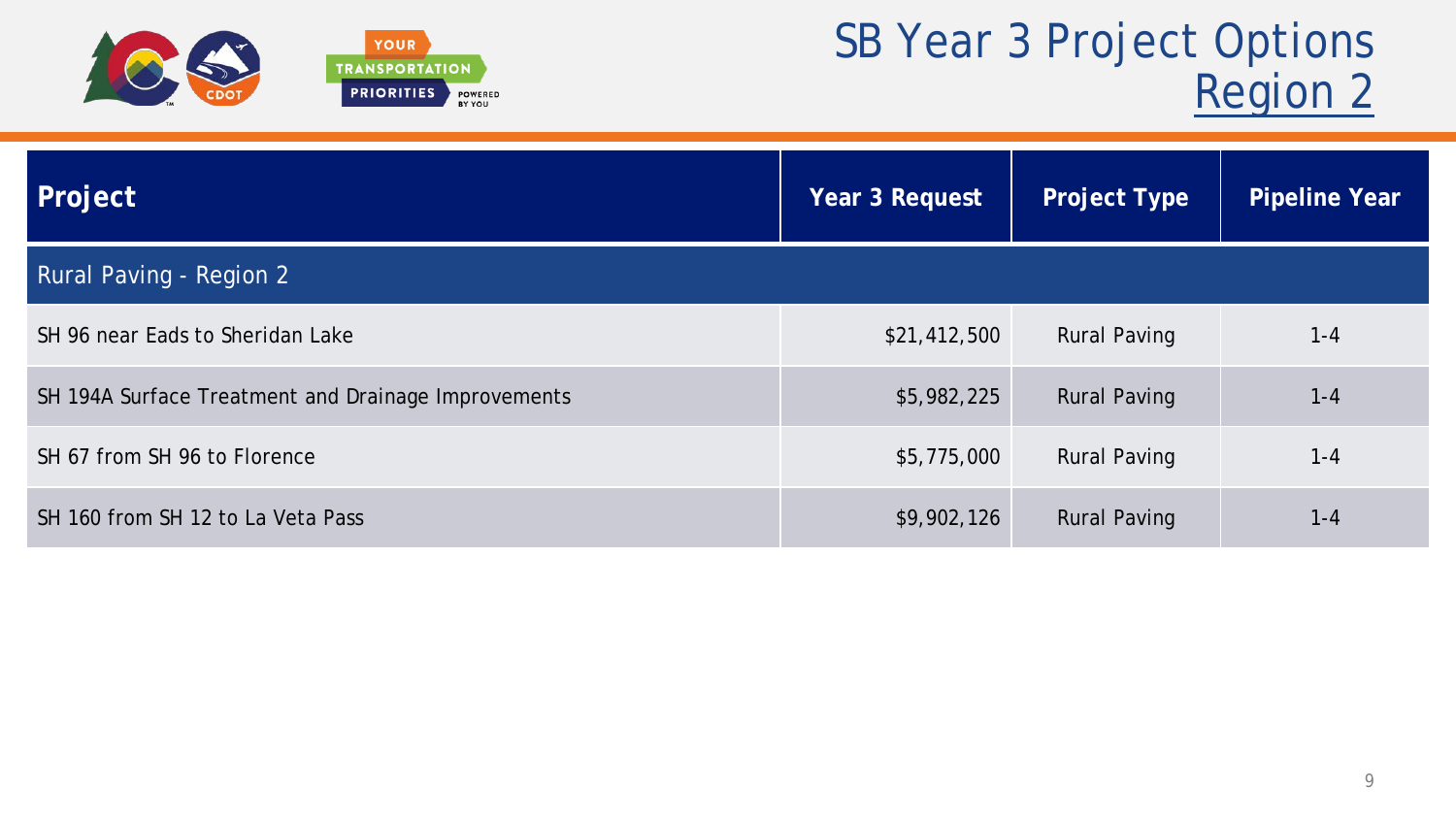

| Project         |                                                                                                                      | Year 3<br><b>Request</b> | <b>Project Type</b>        | <b>Pipeline</b><br>Year | <b>Planning</b><br>Project<br>ID |
|-----------------|----------------------------------------------------------------------------------------------------------------------|--------------------------|----------------------------|-------------------------|----------------------------------|
|                 | Highway and Transit - Region 3                                                                                       |                          |                            |                         |                                  |
|                 | I-70B East of 1st to 15th Street                                                                                     | \$7,885,938 Capital      |                            | $1 - 4$                 | 0041                             |
| $1-70$          | I-70 Auxiliary Lane East Frisco to Silverthorne                                                                      | \$25,000,000             | Capital                    | $1 - 4$                 | 0043                             |
| $I-70B$         | Grand Junction Mobility Hub (Grant application and preconstruction for a<br>mobility hub in downtown Grand Junction) | \$500,000                | Transit<br>Preconstruction | N/A                     | N/A                              |
| <b>SH 92</b>    | SH 92 Rogers Mesa to Hotchkiss                                                                                       | \$7,000,000              | Capital                    | $1 - 4$                 | 0039                             |
| <b>US 550</b>   | US 550 Montrose to Ouray County Line Safety Improvements                                                             | \$5,250,000              | Capital                    | $1 - 4$                 | 0032                             |
| <b>US 50</b>    | Intersection Improvements at US 50/550                                                                               | \$250,000                | Capital                    | $1 - 4$                 | 0040                             |
|                 | US 6 Fruita to Palisade Safety Improvements - 20 Road Intersection<br>Road                                           | \$6,400,000              | Capital                    | $1 - 4$                 | 0031                             |
| US <sub>6</sub> | US 6 Fruita to Palisade Safety Improvements - Clifton Roundabout                                                     | \$16,450,000             | Capital                    | $1 - 4$                 | 0031                             |
|                 | US 6 Clifton to Palisade Safety Study                                                                                | \$1,500,000              | Capital                    | $1 - 4$                 | 0031                             |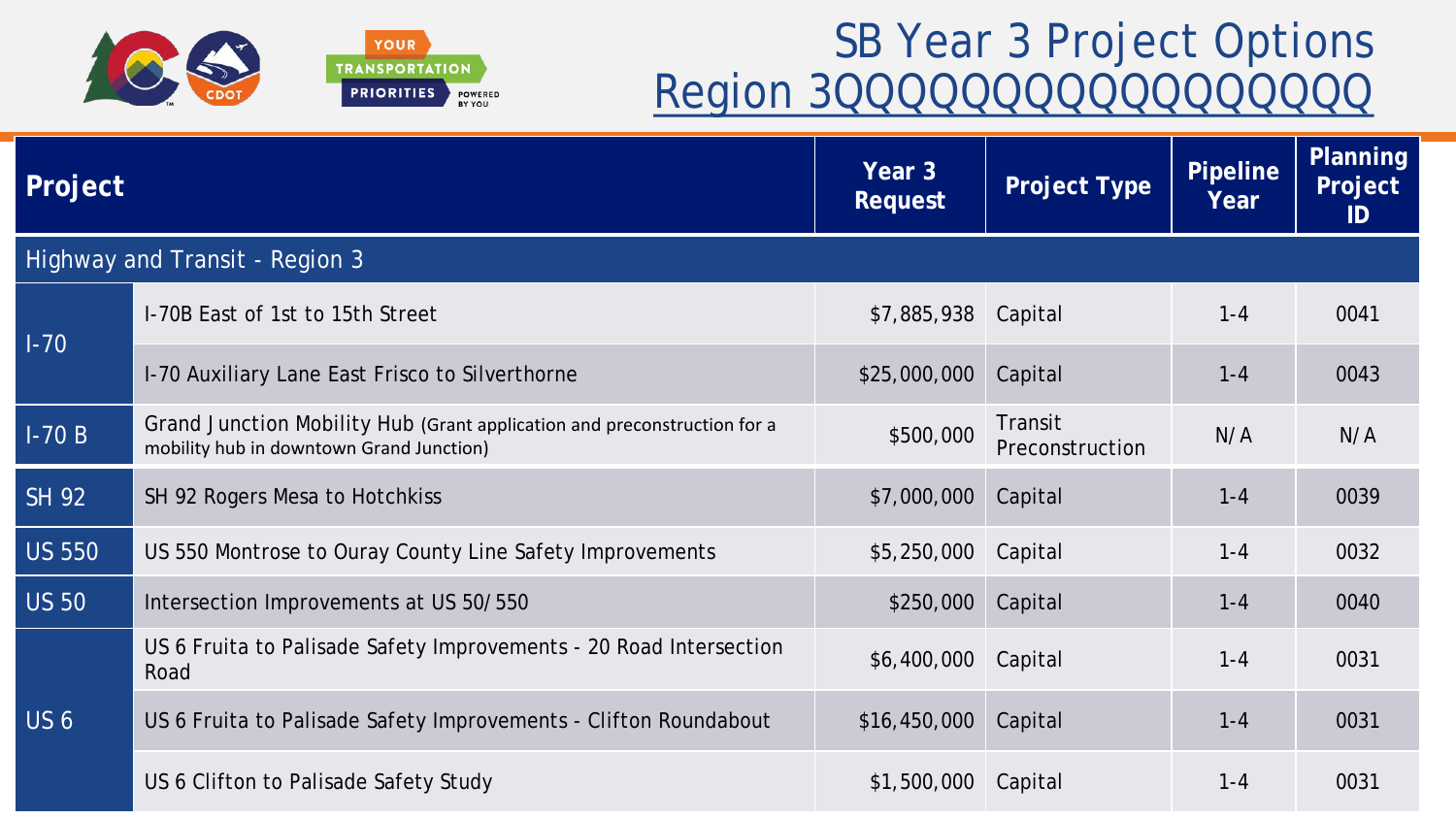

| Project                                   |                                                                                                                                                                                                                                                                                      | Year 3<br><b>Request</b> | <b>Project Type</b>    | <b>Pipeline Year</b> | <b>Planning</b><br><b>Project ID</b> |  |  |
|-------------------------------------------|--------------------------------------------------------------------------------------------------------------------------------------------------------------------------------------------------------------------------------------------------------------------------------------|--------------------------|------------------------|----------------------|--------------------------------------|--|--|
| Highway and Transit - Region 3            |                                                                                                                                                                                                                                                                                      |                          |                        |                      |                                      |  |  |
| <b>SH 135</b>                             | <b>Gunnison Valley RTA Storage Facility</b><br>(Previously known as Crested Butte Storage Facility)                                                                                                                                                                                  | \$900,000                | <b>Transit Capital</b> | $1 - 4$              | 1110                                 |  |  |
| <b>Non</b><br>Corridor<br><b>Specific</b> | <b>Snowmass Transit Center</b>                                                                                                                                                                                                                                                       | \$4,500,000              | <b>Transit Capital</b> | $5 - 10$             | 1231                                 |  |  |
|                                           | Montrose Multimodal Transit Facility (All Points<br>Transit) (Multimodal center in Montrose serving All Points<br>Transit, San Miguel Authority for Regional Transportation, and<br>Outrider. Funds were repurposed from Western Slope Storage<br>and Maintenance Facility project.) | \$2,985,000              | <b>Transit Capital</b> | $1 - 4$              | N/A                                  |  |  |
|                                           | Region 3 Outrider Storage in Montrose<br>(Storage for 2 to 4 Outrider buses in a Region 3 Maintenance<br>Yard. Funds were repurposed from Western Slope Storage and<br>Maintenance Facility project.)                                                                                | \$500,000                | <b>Transit Capital</b> | $1 - 4$              | N/A                                  |  |  |
|                                           | Outrider Improvements at Steamboat Springs, Milner,<br>Hayden and Craig                                                                                                                                                                                                              | \$320,000                | <b>Transit Capital</b> | $5 - 10$             | 1032                                 |  |  |
|                                           | Outrider Improvements at Winter Park and Tabernash                                                                                                                                                                                                                                   | \$160,000                | <b>Transit Capital</b> | $5 - 10$             | 1032                                 |  |  |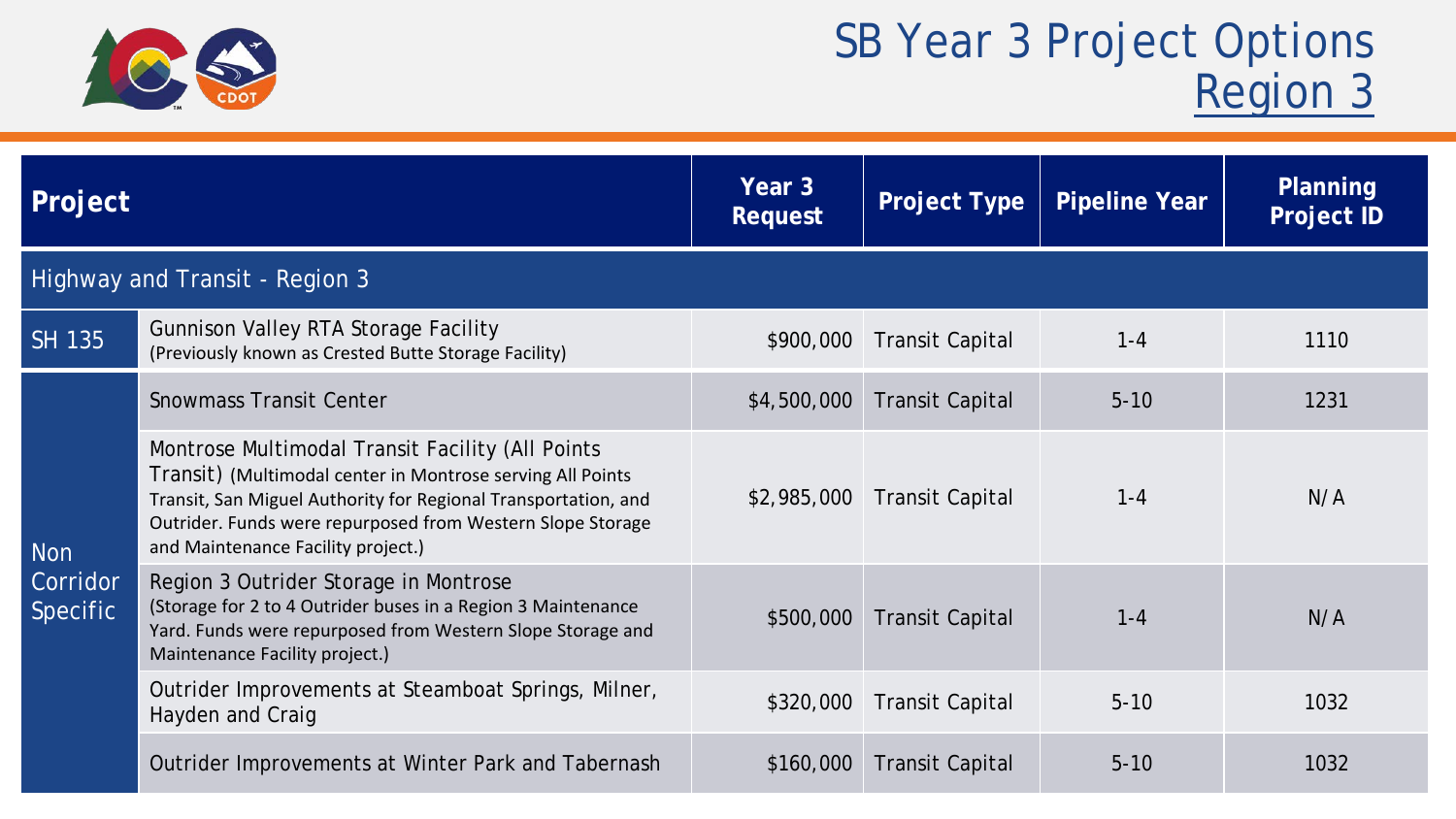

| Project                                                                   | Year 3 Request | <b>Project Type</b> | <b>Pipeline Year</b> |
|---------------------------------------------------------------------------|----------------|---------------------|----------------------|
| Rural Paving - Region 3                                                   |                |                     |                      |
| SH 114 Parlin West & CO 114 Resurfacing and Shoulders                     | \$4,200,000    | <b>Rural Paving</b> | $1 - 4$              |
| <b>SH 139 Dinosaur Diamond</b>                                            | \$2,115,000    | <b>Rural Paving</b> | $1 - 4$              |
| SH 139 Douglas Pass North                                                 | \$8,305,000    | <b>Rural Paving</b> | $1 - 4$              |
| CO 149 Resurfacing and Shoulders North of Creede & SH 149 Lake City North | \$12,100,000   | <b>Rural Paving</b> | $1 - 4$              |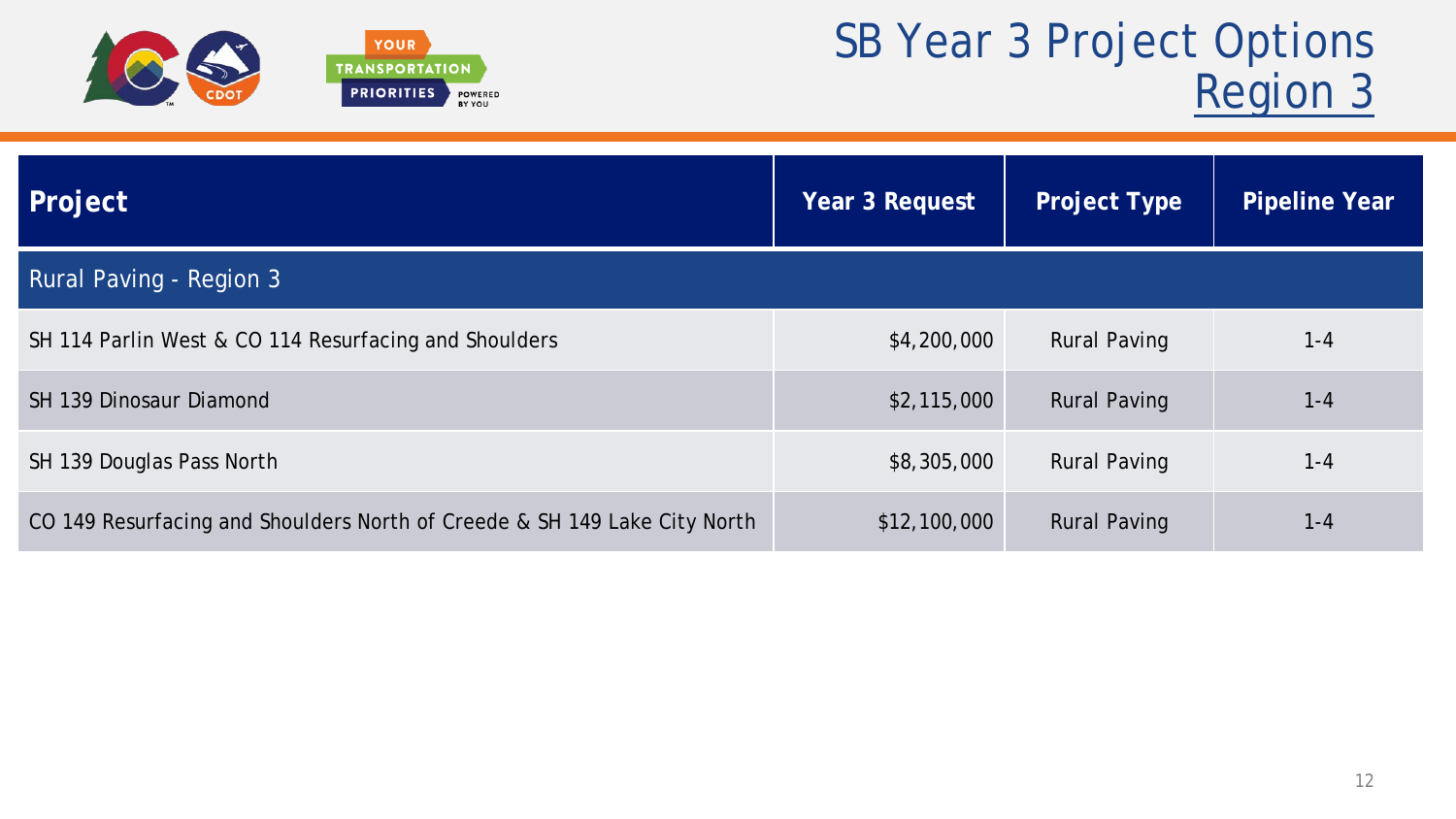

| Project                        |                                                                                                                                                                       | Year 3<br><b>Request</b>                       | <b>Project Type</b>        | <b>Pipeline</b><br>Year | Planning<br><b>Project ID</b> |  |
|--------------------------------|-----------------------------------------------------------------------------------------------------------------------------------------------------------------------|------------------------------------------------|----------------------------|-------------------------|-------------------------------|--|
| Highway and Transit - Region 4 |                                                                                                                                                                       |                                                |                            |                         |                               |  |
|                                | Firestone-Longmont Mobility Hub Access Improvements<br>(Safety improvement. Full movement signalized intersection to allow for left turns<br>out of the park-n-ride.) | \$2,000,000                                    | <b>Transit Capital</b>     | N/A                     | N/A                           |  |
|                                | Firestone-Longmont Mobility Hub - Phase 2 (ROW)                                                                                                                       | \$1,000,000                                    | Transit<br>Preconstruction | $1 - 4$                 | 2732                          |  |
| $1-25$                         | Berthoud Mobility Hub                                                                                                                                                 | \$1,000,000                                    | <b>Transit Capital</b>     | $1 - 4$                 | 2729                          |  |
|                                | Centerra-Loveland Mobility Hub                                                                                                                                        | \$500,000                                      | <b>Transit Capital</b>     | $1 - 4$                 | 2742                          |  |
|                                | Harmony Park-n-Ride Expansion                                                                                                                                         | \$500,000                                      | Transit<br>Preconstruction | $1 - 4$                 | 2733                          |  |
| <b>Non</b><br>Corridor         | Preconstruction<br>(Preconstruction will go to SH 71 Corridor Improvements & SH 385 Corridor<br>Improvements & SH 119 Safety and Mobility Improvements)               | \$1,500,000                                    | Preconstruction            | $1 - 4 & 5 - 10$        | <b>Multiple</b>               |  |
| <b>Specific</b>                | <b>Bustang Fleet Purchases</b>                                                                                                                                        | \$625,000<br><b>Transit Capital</b><br>$1 - 4$ | 2736                       |                         |                               |  |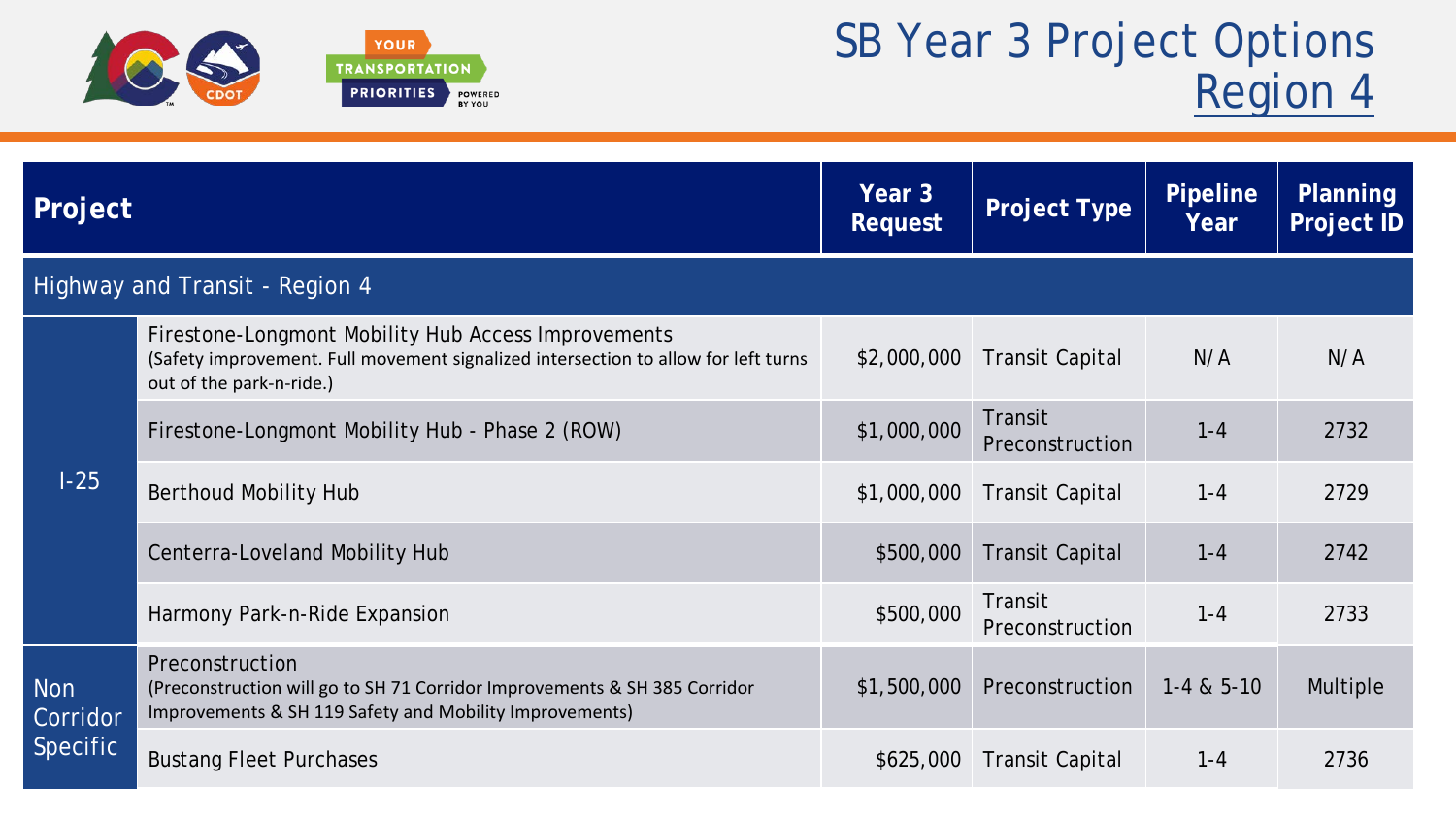

| Project                                      | Year 3<br>Request | <b>Project Type</b> | <b>Pipeline</b><br>Year |
|----------------------------------------------|-------------------|---------------------|-------------------------|
| Rural Paving - Region 4                      |                   |                     |                         |
| SH 71 Corridor Improvements (Climbing Lanes) | \$6,000,000       | <b>Rural Paving</b> | $5 - 10$                |
| SH 138 Sterling North from MP 3.0 to MP 13.5 | \$1,750,000       | <b>Rural Paving</b> | $1 - 4$                 |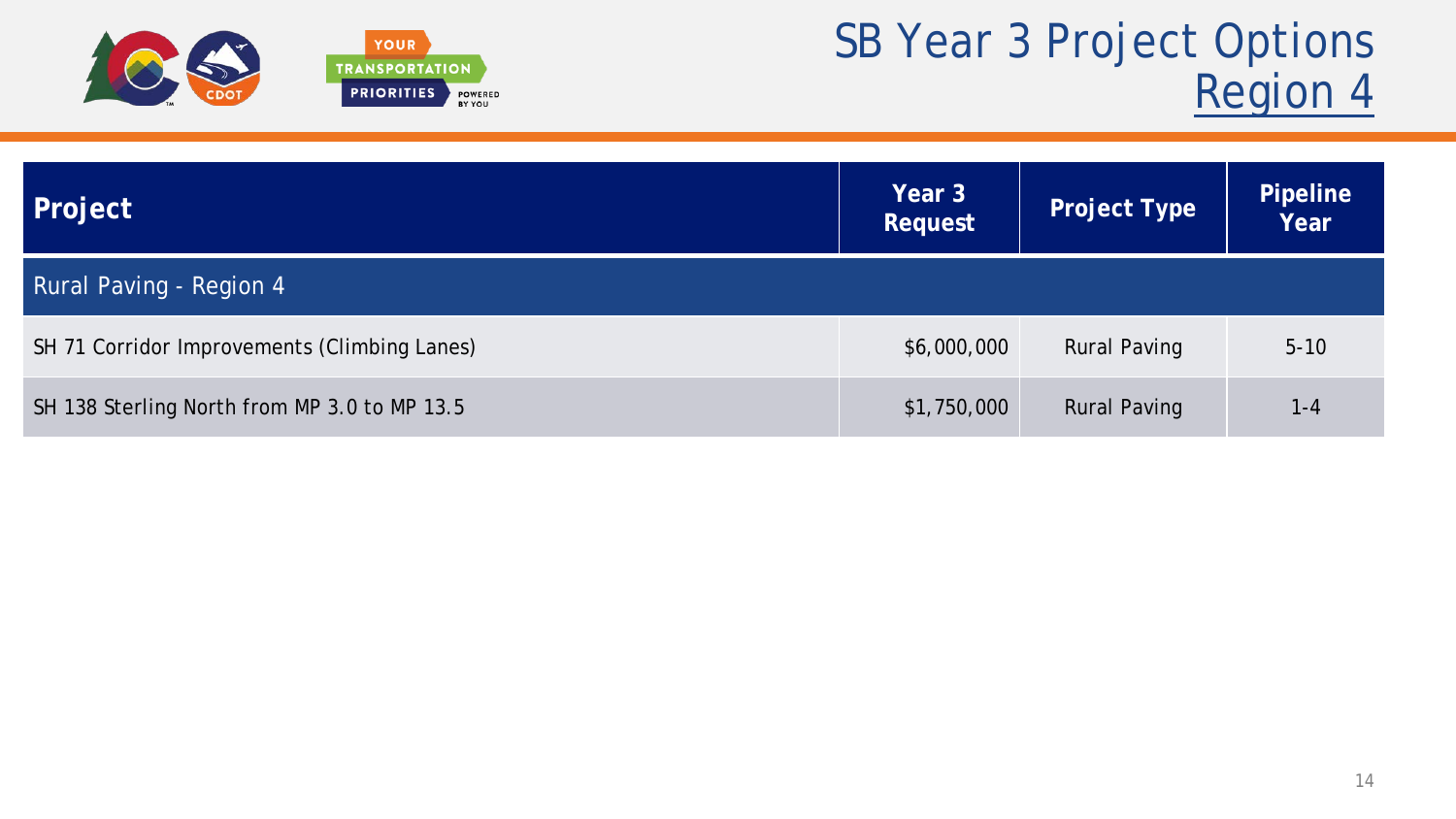

| Project                                   |                                                                                                                                                                                                                                                                                                                                                                                                                                                                   | Year 3<br><b>Request</b> | Project<br><b>Type</b>       | <b>Pipeline</b><br>Year | Planning<br>Project<br>ID |
|-------------------------------------------|-------------------------------------------------------------------------------------------------------------------------------------------------------------------------------------------------------------------------------------------------------------------------------------------------------------------------------------------------------------------------------------------------------------------------------------------------------------------|--------------------------|------------------------------|-------------------------|---------------------------|
|                                           | <b>Highway and Transit - Region 5</b>                                                                                                                                                                                                                                                                                                                                                                                                                             |                          |                              |                         |                           |
| <b>US 50</b>                              | Salida Transit Capital Improvements<br>(Two bus stops on US 50 with safe pedestrian crossings and ADA walkway improvements)                                                                                                                                                                                                                                                                                                                                       | \$920,000                | Transit<br>Capital           | N/A                     | N/A                       |
| <b>US 285</b>                             | Poncha Springs Outrider Improvements<br>(Improvements to an Outrider stop in Poncha Springs. Funds were repurposed from<br>withdrawn Poncha Springs Welcome Center Improvements project.)                                                                                                                                                                                                                                                                         | \$80,000                 | Transit<br>Capital           | $1 - 4$                 | 1319                      |
| <b>Non</b><br>Corridor<br><b>Specific</b> | Preconstruction funding<br>(Projects receiving precon funding include US 285 Safety and Mobility Improvements between<br>Center and Saguache, US 160 Elmore's Corner East, Pagosa Springs Main Street<br>Reconstruction and Multimodal Improvements, US 24 between Buena Vista and Granite Rural<br>Paving, SH 17 West of Antonito Rural Paving, SH 151 between Ignacio and Arboles Rural<br>Paving, and SH 172 between New Mexico to Ignacio as funding allows.) | \$1,778,300              | Capital /<br>Rural<br>Paving | $5 - 10$                | Multiple                  |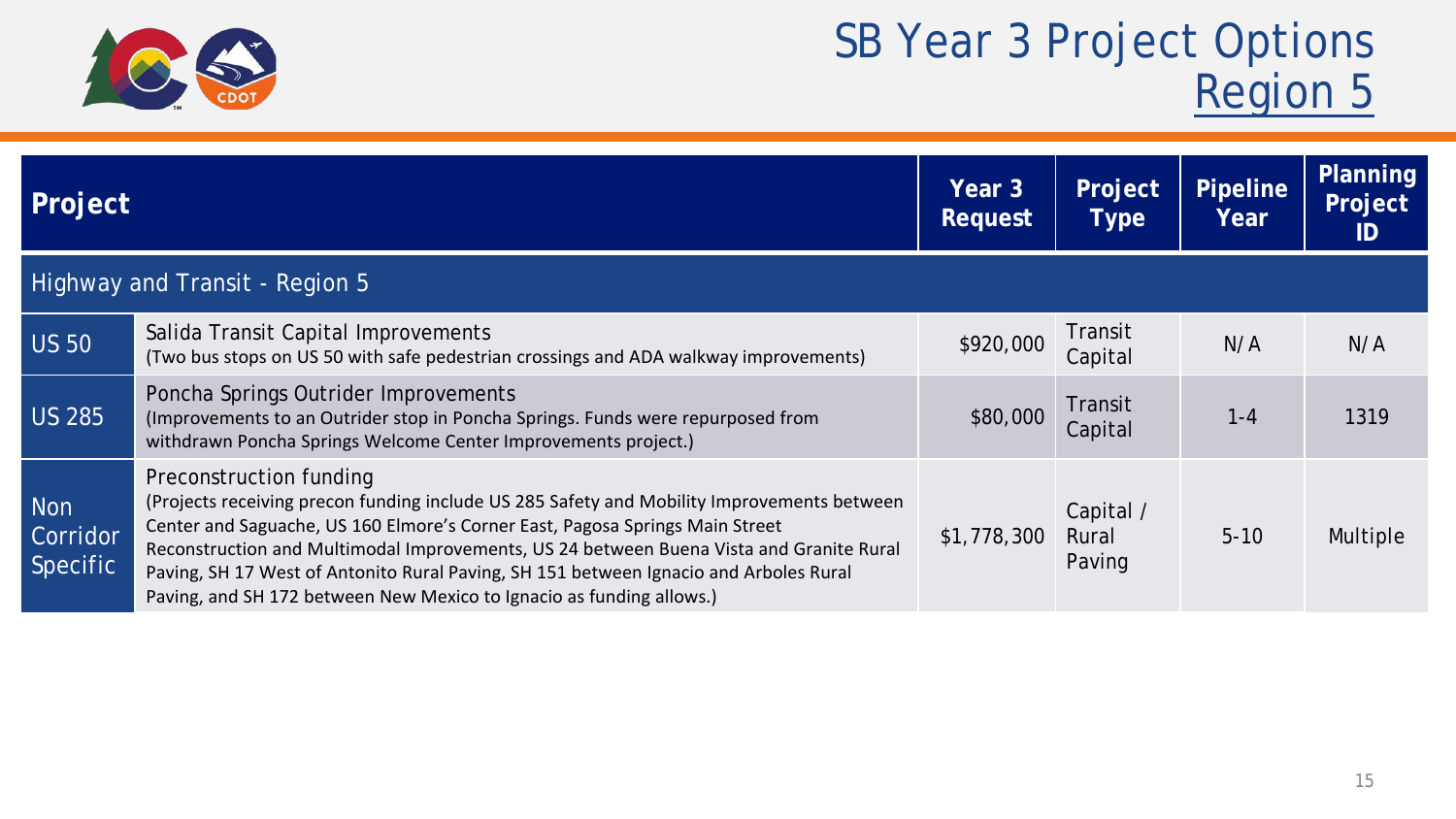

| Project                                                                   | Year 3 Request | <b>Project Type</b> | <b>Pipeline Year</b> |
|---------------------------------------------------------------------------|----------------|---------------------|----------------------|
| Rural Paving - Region 5                                                   |                |                     |                      |
| US 160 MP 0-8 Aztec Creek Resurfacing                                     | \$14,000,000   | <b>Rural Paving</b> | $1 - 4$              |
| US 550 Billy Creek Resurfacing, Wildlife Underpass                        | \$3,700,000    | <b>Rural Paving</b> | $1 - 4$              |
| CO 149 Resurfacing and Shoulders North of Creede & SH 149 Lake City North | \$16,016,000   | <b>Rural Paving</b> | 1-4                  |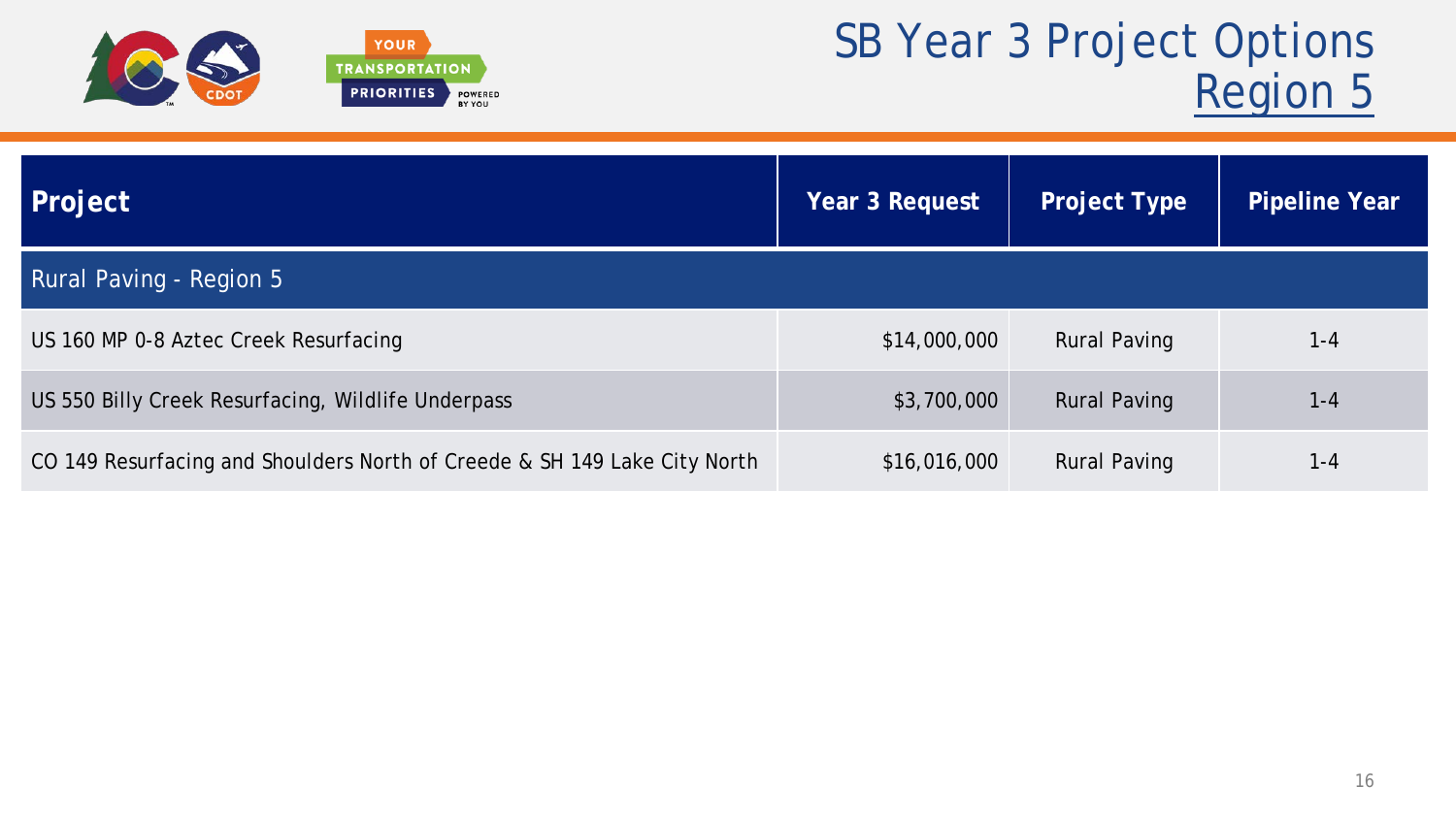

### **April/ May:**

- Statewide Transportation Advisory Committee Year 3 Recommendation
- Transit and Rail Advisory Committee Year 3 Recommendation
- Transportation Commission Approval of Year 3 List in anticipation of the issuance of Year 3 COPs (tentative)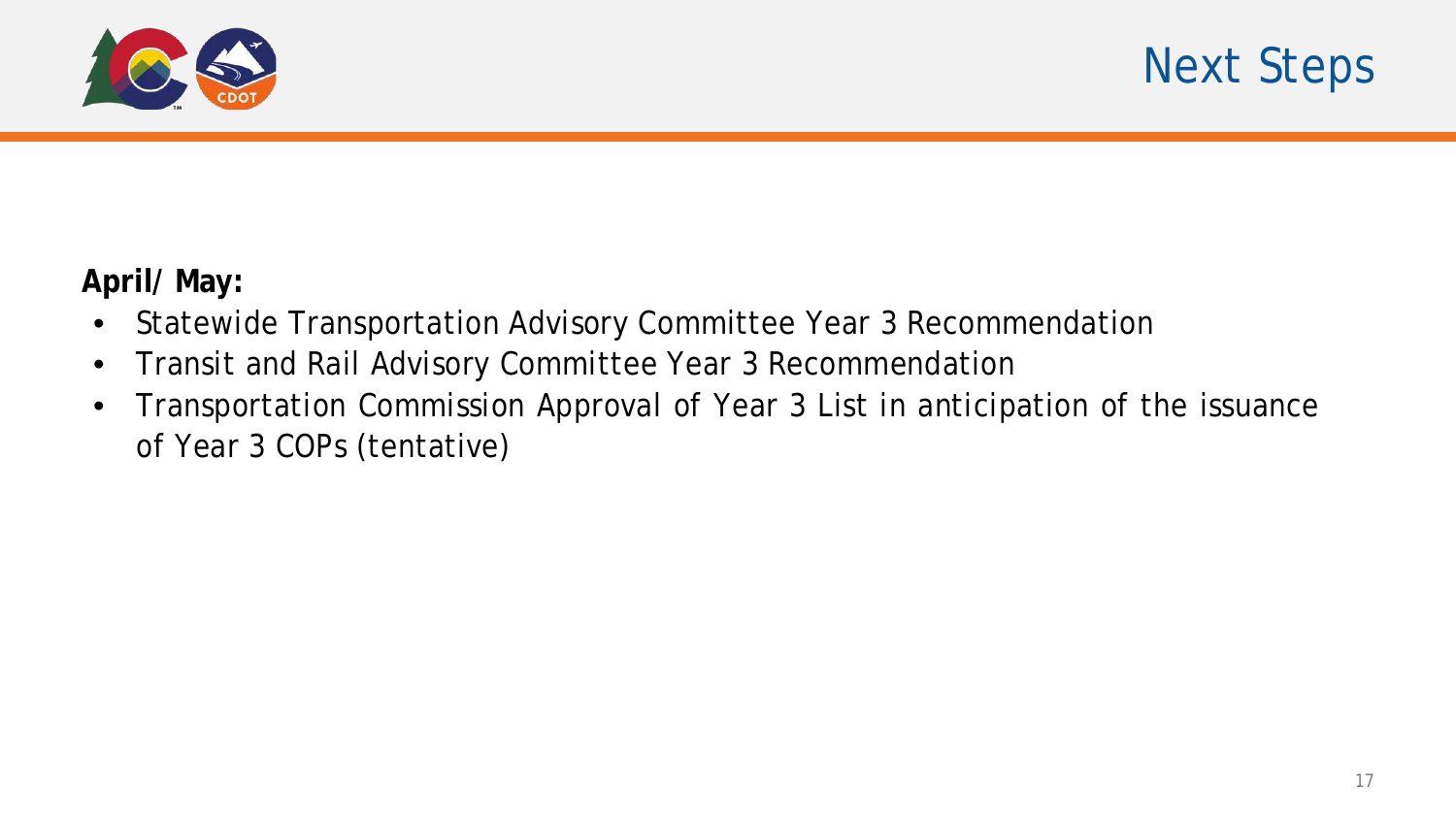

| TO:      | <b>STAC Members</b>                         |
|----------|---------------------------------------------|
| FROM:    | Michael King, Office of Innovative Mobility |
| DATE:    | March 12th, 2021                            |
| SUBJECT: | Electric Bus Grant Programs                 |

### **Purpose**

Update STAC members on current electric bus deployments in Colorado, including both transit and school bus fleets.

**Action** Informational Item.

### **Background**

The State of Colorado has ambitious GHG reduction targets of 26% by 2025, 50% by 2030, and 90% by 2050 (from a 2005 baseline) as expressed by [HB19-1261](https://leg.colorado.gov/bills/hb19-1261) and the recently completed [Colorado Greenhouse Gas](https://energyoffice.colorado.gov/climate-energy/ghg-pollution-reduction-roadmap)  [Pollution Reduction Roadmap.](https://energyoffice.colorado.gov/climate-energy/ghg-pollution-reduction-roadmap) Transportation is now the largest source of GHG emissions in Colorado, so reductions in this sector are absolutely necessary to achieve the state's overall goals. To this end, CDOT has worked with its partner state agencies to establish the following goals for each vehicle sector:

- 940,000 light-duty electric vehicles (EVs) by 2030
	- o 100% EVs by 2050
- 1,000 transit zero-emission vehicles (ZEVs) by 2030
	- o 100% transit ZEVs by 2050
- 30% medium- and heavy-duty (MHD) zero-emission vehicle market share by 2030
	- o 100% MHD ZEV market share by 2050

### **Details**

Since 2019, CDOT's Division of Transit & Rail (DTR) has been awarding its \$30.6 million portion of the state's [\\$68.7 million Volkswagen Settlement](https://cdphe.colorado.gov/volkswagen-diesel-emissions-settlement) under the annual Consolidated Call for Capital Projects (CCCP). Grants can fund up to 110% of the Incremental cost of a new electric vehicle, charging equipment is included, and scrapping of an existing vehicle is required. The breakdown of awards by round is:

- 2019 Awardees
	- o \$13,828,037 for 23 electric buses and 20 chargers
	- o 6 agencies (City of Boulder, Eagle County, Gunnison Valley RTA, Mountain Metro, Transfort, & RTD)
- 2020 Awardees
	- o \$2,903,940 for 6 electric buses and 5 chargers
	- o 3 agencies (City of Boulder, Transfort, Via Mobility)
- 2021 Applicants (awards pending)
	- o \$7,555,312 for 13 electric buses and 12 chargers\*
	- $\circ$  5 agencies (Breckenridge, Eagle County, Summit County, Vail, Winter Park)\*

### \* requested – award decisions are pending